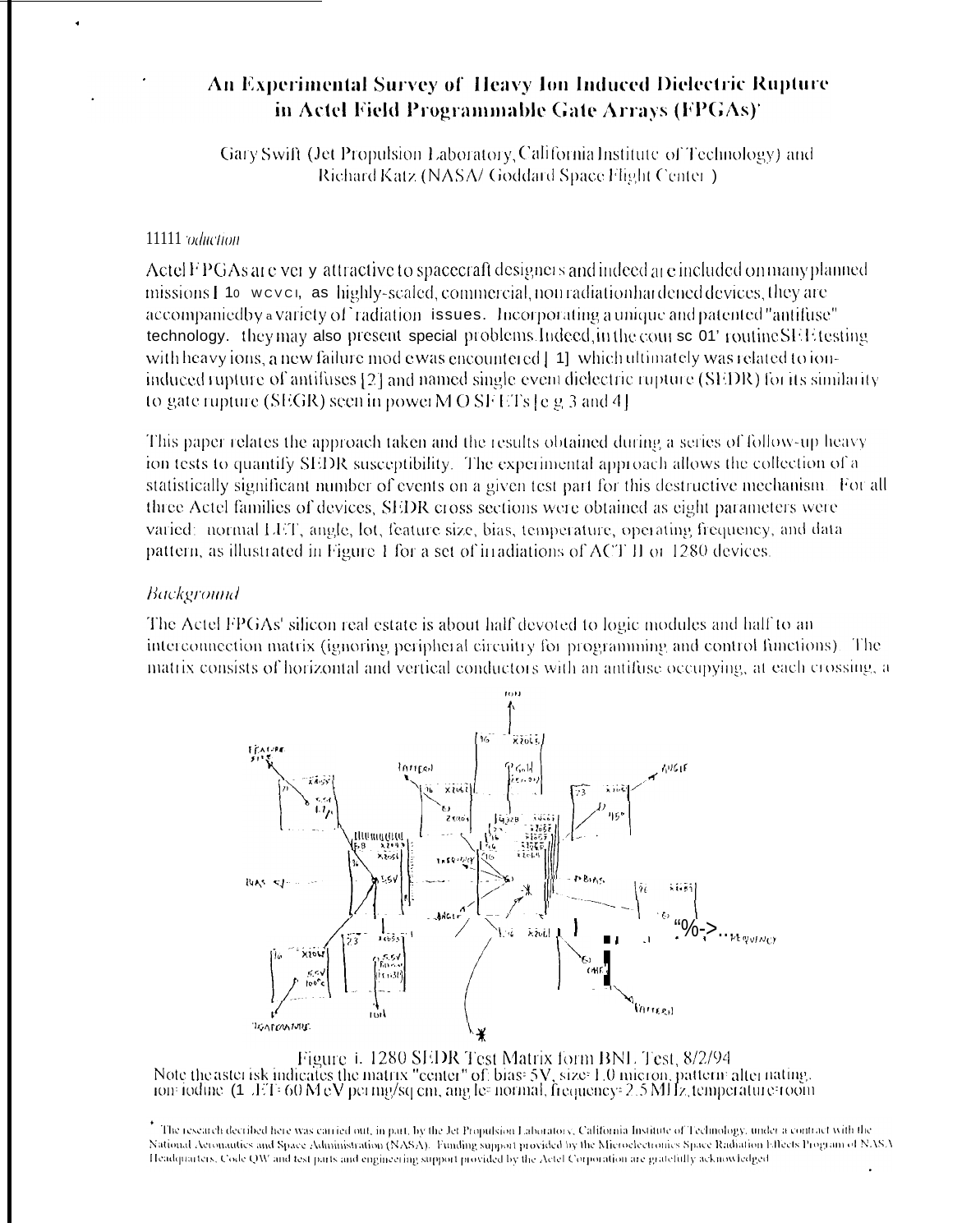-circular area defined by the line width. The antifuse dielectric is a thin sandwich of oxide-nitrideoxide or ON() measuring -80 to 90 angstrom oxide-equivalent thickness. A typical FPGA design will have a few per cent of these connected via electrically induced dielectric breakdown (or rupture). A random unconnected antifuse will be biased when the logic levels on the two crossing conductors at c different which obviously depends on the duty cycle and phase of the two signals There are many of these unconnected antifuses: -1 75,000 for 1020s, --650,000 for 1280s, and -550,000 for 1460s.

Operating within the 5.5V specimit, the electric field on the insulating  $\overline{O}$  NO of a biased antifuse is about 6 MV/cm in magnitude, either positive  $\alpha$  negative. An undesired connection occurs when a heavy ion "breaks" a biased antifuse. The symptoms of such a connection can be benign with a small current increase only, intermittent due to reduced timing and voltage margins, or hard faults Obviously, tile seriousness of a particular SEDR depends on circuit considerations surrounding the heavy ion programmed antifuse.

# **Experimental Approach**

"1'0 measure c10ss sectionsforadestructive phenomenonlike SEDR, it is important to establish a test method that allows collecting and counting a statistically significant number of events. This is particularly problematic in SEGR testing of powerMOSFETs where the test device is destroyed The two most interesting aspects or the approach of this investigation are the test device program and the methods for counting SEDR events. Since multiple events were accumulated on individual test devices, car c was taken to ensure that the cross section lowering caused by tile previous events was not too large.

The test FPGAs were programmed as shift registers with (mostly) triple module redundancy (TMR), Each TMR shift element need only have two of three flip/flops functioning for tile test device to continue working, and single flip/flop failures would not change the biasing on the substantial majority of the antifuses. Some details of the TMR design can be found in Ref. 1 During irradiations, a pattern (all ones, all zeros, or alternations) was clocked through the shift registers while SEUs were counted and segment failures were noted. A crude Count of SEDR events could be made from the strip charts  $\sigma$  the dynamic current drawn (see Figure 2)

Additionally, two other SEDR counting methods have been employed First, emission microscopy techniques (EMMI) were employed to identify high current nodes. Those noted at antifuse locations correspond to damage sites. These high current nodes could be turned on and off with



Figure 2. Current during Irradiation of 1280A Device(s/n:350)to Fluence of 2.5E5/sq.cm of iodine (LET= 60 Mev per mg/sq.cm). Other parameters: 5.5V, i oom temperature,<br>1.0 micron, 2.5 MHz, alternating pattern.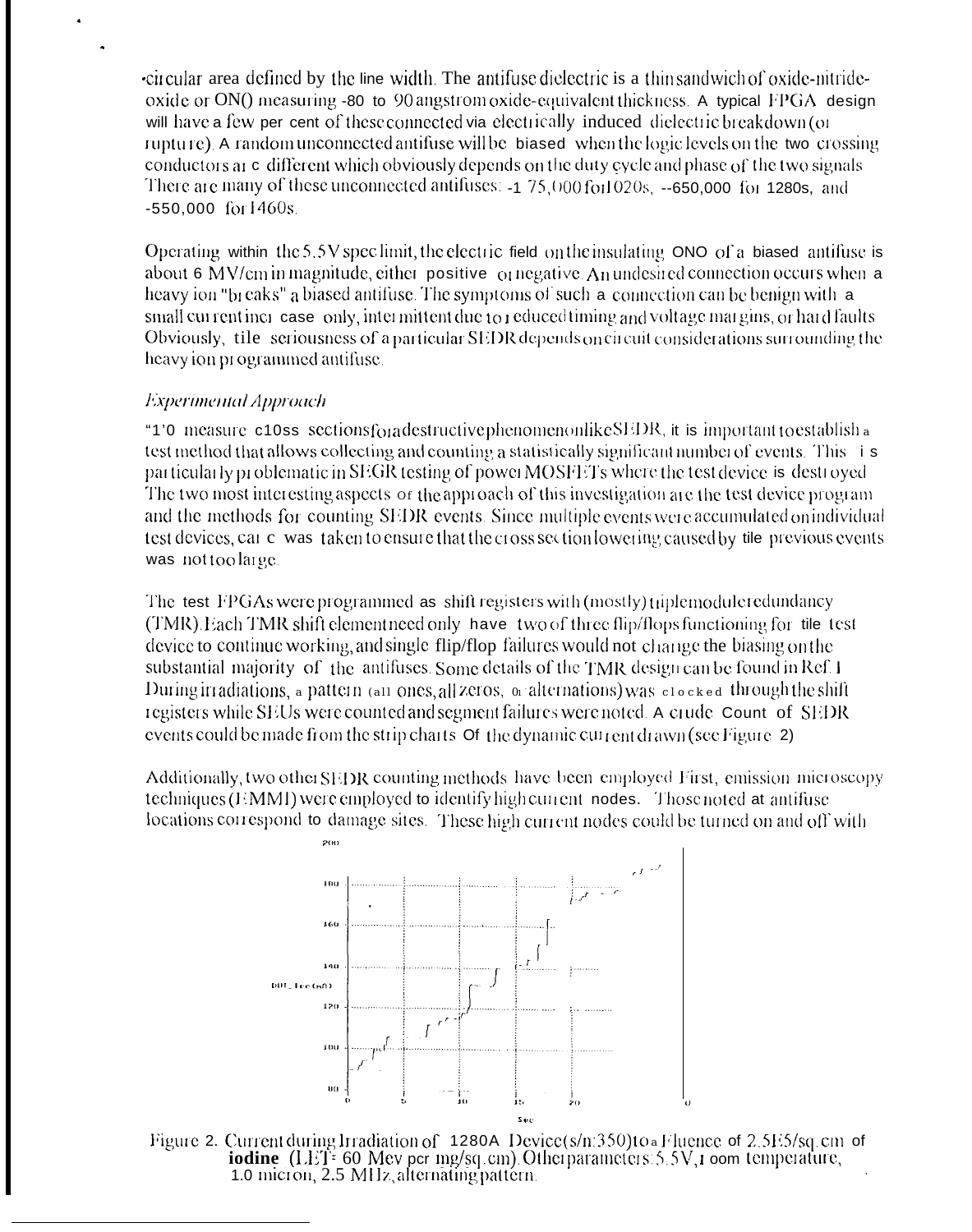appropriate vectors in the TMR shift registers. Second, an Ippo technique was developed consisting of walking a one (and, later, a zero) through each shift element against a background of the opposite state in all the other elements. It was found that this was very revealing, yielding, from the size and magnitude of the current change for each element, the most exact number and type of ion-induced connections. Details of this technique will be forthcoming [5]

## **Results**

Results for tile 1280 devices are summarized in Table 1. (The full paper will expand these, as well as present results for 1020s and 1460s.) The cross sections given are based on the 95% o-confictence-level wol-st-case value for the expected number of SEDR sites from the observed number, This Poisson treatment is necessary because 01 the small actual numbers O to 30

|                         |                                        |                | 95% Worst Case                        |                |
|-------------------------|----------------------------------------|----------------|---------------------------------------|----------------|
|                         | <b>Cross Sections (cm<sup>2</sup>)</b> |                |                                       |                |
| Parameter:              |                                        | # tested       | Mean __ Min __ Max__ Note             |                |
| lon:                    | $(LET = 82)$<br>Au                     | $\mathbf{1}$   | $8.7E-4$                              | 5V             |
|                         | $(LET = 63)$<br>Xe                     | $\mathbf{1}$   | 2.0E5                                 | 5 <sub>v</sub> |
|                         | $(LET = 60)$<br>$\mathbf{L}$           | 5              | $2.2E-51.1E-54.5E-5$                  | 5V             |
|                         | Br (LET= $37$ )                        |                | $1 3.0E-7$                            | 5V             |
|                         | $Xe$ (LET= 63) 9                       |                | 1.5 E-4 1.1E-4 1.9E-4                 |                |
|                         | $(LET = 40)$<br>Kr                     | $\overline{2}$ | 2.3 E-7 1.8 E-7 2.8 E-7               |                |
|                         | $(LET=37)$<br>Br                       | $\overline{2}$ | 6.0E-7 1.9 E-7 1.0E-6                 |                |
| Angle:                  | 0 degrees                              | 5              | 2.2 E-5 $1.1E-5$ 4.5 E-5              | 5V, LET=60     |
|                         | 45 degrees                             | 1              | $4.9E - 6$                            | 5V, LET=60     |
|                         | Lot: U1H96                             |                | $1.3 E-4$                             | $1 E T = 60$   |
|                         | <b>U1H58</b>                           |                | $1.2E-4$                              | $LET = 60$     |
|                         | <b>U1H58</b>                           |                | 1.6E-4                                |                |
|                         | <b>U1H80</b>                           | 3              | 1.7E-4 1.5 E-4 1.9 E-4                |                |
|                         | U1H82                                  | $\overline{2}$ | 1.5E-4 1.4 E-4 1.5 E-4                |                |
|                         | U1H83                                  | $\overline{2}$ | 1.4E-4 1.1E-4 1.6 E-4                 |                |
|                         | Size: 1.0 micron                       | $\mathbf{1}$   | 2 <sub>1</sub><br>$OE-5$              | 5V             |
|                         | 1.0 micron                             | 5              | $2.2E-5$ 1.1E-5 4.5 E-5               | $5V$ , LET=60  |
|                         | 1.2 micron                             |                | $8.5E - 5$                            | 5V, LE1=60     |
|                         | 1.0<br>micron <sup>-</sup> 9           |                | 1.5E-4 1.1E-4 1.9 E-4                 |                |
|                         | $1.2$ micron                           | 1              | $1.2E-4$                              |                |
| <b>Bias:</b>            | $5.5$ $V$                              | 9              | $1.5E-41.1E-41.9E-4$                  |                |
|                         | 5.0 <sub>v</sub>                       | 1              | $2.0E-5$                              |                |
|                         | 4.5V                                   | 1              | 4.0E-7                                |                |
|                         | 5.0 <sub>v</sub>                       | 5              | 2.2 E-5 1.1E <u>-5 4.5 E-5</u> LET=60 |                |
| Temperature: 30 degrees |                                        | $\mathbf{9}$   | 1.5E-4 1.1E-4 1.9E-4                  |                |
|                         | 100 degrees                            | 1              | $1.4E - 4$                            |                |
| Frequency: 2.5 MHz      |                                        | 5              | $1.1E-5$ 4.5 $E-5$<br>$2.2E-5$        | $5V, LEI = 60$ |
|                         | 0.675 Mtk                              | $\mathbf{1}$   | 1.8 E-5                               | 5V, LET=60     |
|                         | Pattern: alternating                   | 5              | 2.2 $\overline{E}$ -5 1.1 E-5 4.5E-5  | 5V, LET=60     |
|                         | all zeros                              | 1              | $7.4E-6$                              | 5V. LET=60     |
|                         | ail ones                               |                | 1.6 $E - 5$                           | $5V,$ LET = 60 |
|                         | $\sim$                                 |                |                                       |                |

TABLET. SEDR Cross Section Variations for Light Parameters on the Actel i 280

Except where specifically noted in the "Parameter" or "Note" columns, the parameters are: lon=Xe(LET=63), Angle=0 degrees, Lot=various, Size= 1.0 micron, Bias= 5.5V, Temperature=30 degrees C., Frequency=2.5MHz Pattern=alternating Note: All LETs are in MeV per mg/cm<sup>2</sup>.